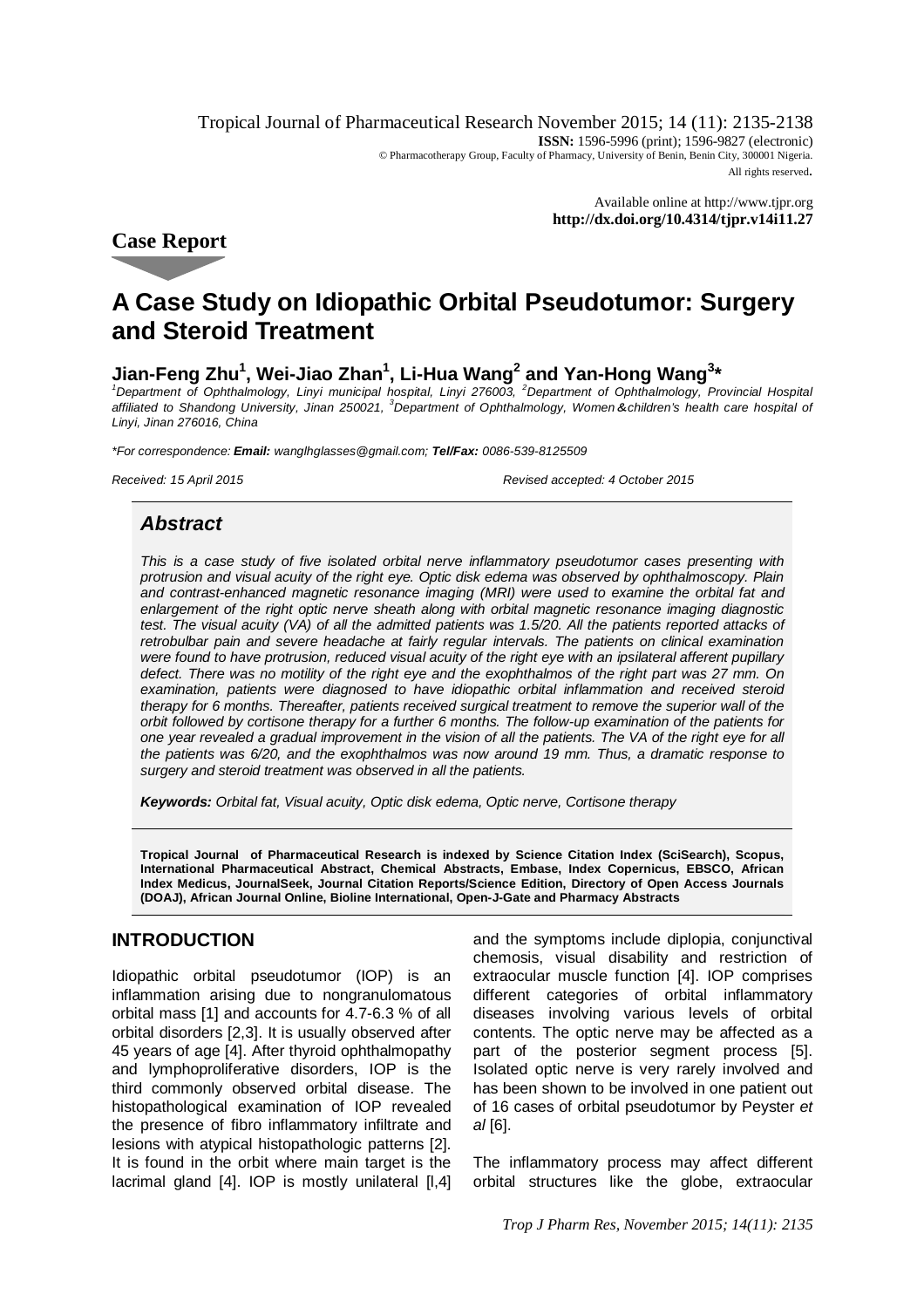muscles, lachrymal glands and the optic nerve [7]. Deposition of fibro collagen over the affected nerve/ sheath complex leads to diffuse enlargement of the optic nerve [8-10]. Idiopathic orbit inflammatory pseudotumor is usually associated with other diseases, including, Tolosa Hunt syndrome, pituitary histiocytosis, idiopathic meningitis, carotido-cavernous fistula, Wegener granulomatosis and Erdheim–Chester disease [11,12]. The study was performed to investigate the efficacy of surgical extraction of the superior wall of orbit followed by cortisone therapy for 6 months in the improvement of vision of patients with protrusion and visual acuity.

#### **EXPERIMENTAL**

#### **Patient**

Five patients, 3 men and 2 women (average age 53 year) with more than one-year history of progressive protrusion and reduced vision of the right eye were admitted to our hospital (Figure 1). The visual acuity (VA) of all the patients was 1.5/20.



**Figure 1:** Pre-treatment-Contrast enhanced CT scan of orbit axial view showing anterior displacement of the right globe (arrow) and non-enhancing soft tissue mass in the right orbit (double arrow)

Careful examination of the patients revealed absence of any trauma to the orbit. All the patients reported attacks of retrobulbar pain and severe headache after regular intervals. The patients on clinical examination were found to have protrusion of the right eye, reduced visual acuity of the right eye with an ipsilateral afferent pupillary defect. There was no motility of the right eye and the exophthalmos of the right part measured 27 mm. We also observed a central scotoma and poor color perception in all the patients. Optic disk edema was observed on examination by Ophthalmoscopy. Serum levels

of antinuclear antibody were normal. However, diffuse extra- and intraconal mass infiltrating the orbital fat and enlargement of the right optic nerve sheath of the orbit in all the patients was clearly seen. The cavernous sinuses and the brain were normal. On examination patients were diagnosed to have idiopathic orbital inflammation and received steroid therapy for six months. Following chemotherapeutic treatment patients underwent surgery for extraction of superior wall of the orbit. After surgery cortisone therapy was continued for six months more. Follow-up examination of all the patients for one year revealed improvement in the vision. The VA (Functional Vision Analyzer from Stereo Optical Company, Inc. Chicago, United States) of the right eye for all the patients was 5/20, and the exophthalmos was measured to be around 19 mm (Figures 2, 3).



**Figure 2:** After 6 months of starting steroid therapy contrast enhanced CT Scan of right orbit axial view showing partial resolution of the soft tissue mass



**Figure 3:** After 1 year of treatment– contrast enhanced CT scan of orbit- axial view showing complete resolution of proptosis and soft tissue mass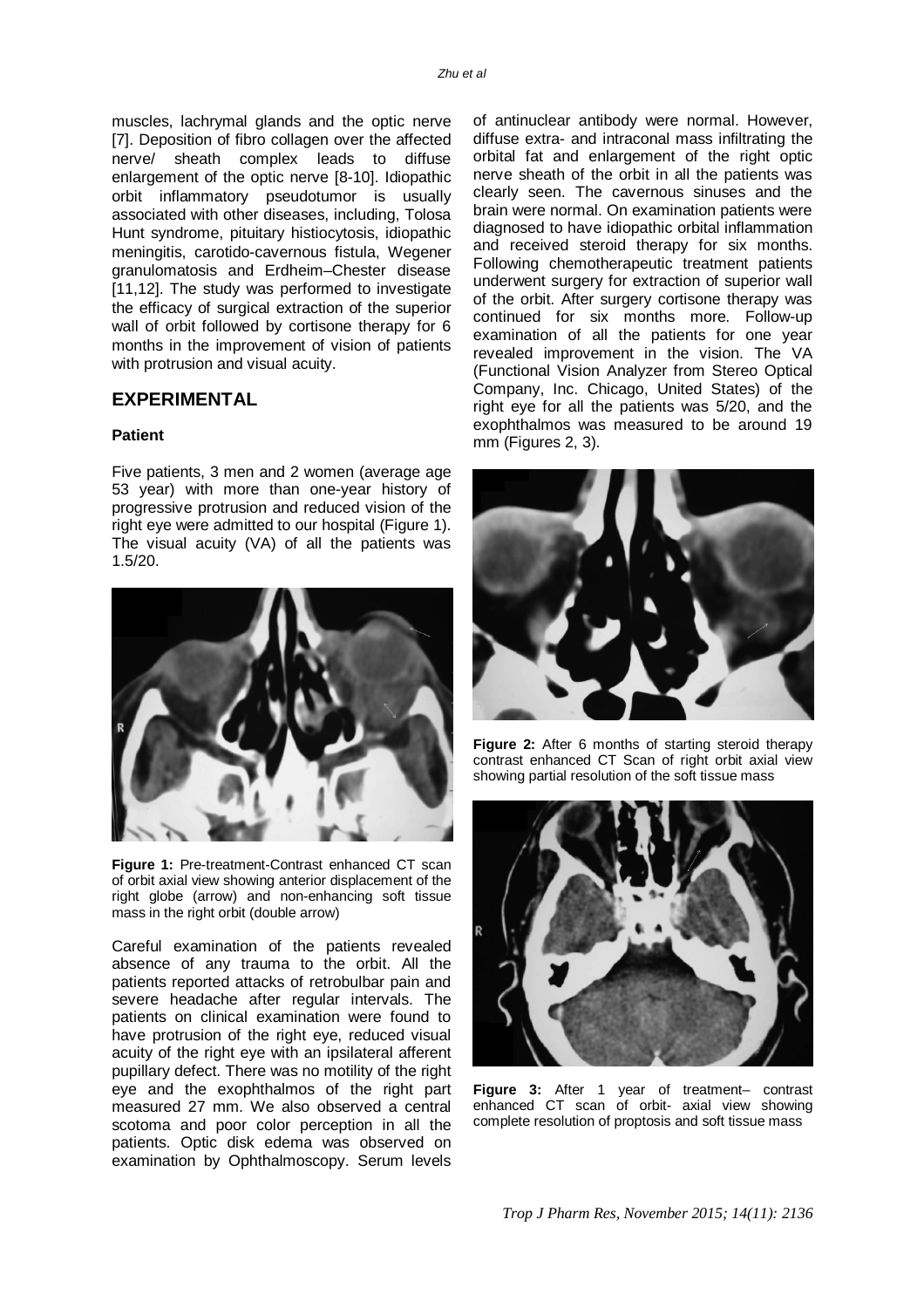Dense fibrous proliferations, with collagen deposition, infiltrating the muscles were observed during histopathological examination of the biopsy. Numerous inflammatory cells were observed, consisting mainly of lymphocytes, diffusely disposed or arranged in follicles with germinal centers. Plasma cells, macrophages and scattered neutrophils were also observed. A granulomatous inflammatory reaction was present in some areas, with epithelioid cells and giant multinucleated cells.

#### **DISCUSSION**

Idiopathic orbital pseudotumor is associated with symptoms similar to many other intraorbital tumors [8] making the diagnosis difficult. Image findings are very useful for the characterization of the inflammatory process level. In IOP the commonly observed features include retro-orbital fat infiltration, proptosis, extraocular muscle enlargement and enhancement, orbital apex inflammation and optic nerve thickening [13]. Edematous enlargement of the optic nerve in the perineuritic form of the disease is shown by computer tomography (CT) and magnetic resonance imaging (MRI). The optic nerve/sheath complex enlargement is caused by the neoplastic and non-neoplastic conditions [10]. The neoplastic causes include optic<br>gliomas, meningiomas, neurofibromas. meningiomas, neurofibromas, hemangioblastomas, metastases, leukemias and lymphomas. On the other hand, non-neoplastic causes include Optic neuritis, pseudotumours, granulomatous optic neuropathies (most commonly sarcoidosis), dysthyroid orbitopathies, traumatic hematomas and optic nerve drusen.

Optic nerve drusen is associated with pseudopapilloedema and deposition of calcium between the optic nerve and globe. In the present study, tumor cases were excluded because of absence of the optic canal enlargement [14], hyperostosis and calcification [15-17]. However the symptoms of orbital pain and headache were considered to be of inflammatory etiology [10–14]. Finally, the results from surgery of the orbit and the response to a therapeutic trial of steroids clinched the diagnosis in favor of inflammatory pseudotumor [18-21].

#### **CONCLUSION**

Surgical extraction of the superior wall of orbit followed by cortisone therapy for 6 months improved the vision of patients with protrusion and visual acuity of the right eye. Thus, the strategy can be used for treatment of the patients with orbital protrusion and visual acuity.

#### **REFERENCES**

- *1. Medenhall WM, Lessner AM. Orbital pseudotumor. Am J Clin Oncol 2010; 33: 304-306.*
- *2. Swamy BN, McCluskey P, Nemet A, Crouch R, Martin P, Benger R, et al. Idiopathic orbital inflammatory syndrome: clinical features and treatment outcomes. Br J Ophthalmol 2007; 91: 1667-1670.*
- *3. Carruth BP, Wladis EJ. Inflammatory modulators and biologic agents in the treatment of idiopathic orbital inflammation. Curr Opin Ophthalmol 2012; 23: 420- 426.*
- *4. Ding ZX, Lip G, Chong V. Idiopathic orbital pseudotumor. Clin Radiol 2011; 66: 886-892.*
- *5. Mombaerts I, Goldschmeding R, Schlingemann RO, Koornneef L. What is orbital pseudotumor? Surv Ophthalmol 1998; 41: 66-78.*
- *6. Peyster RG, Hoover ED, Hershey BL, Haskin ME. High resolution CT of lesions of the optic nerve, AJR Am J Roentgenol 1983; 140: 869-74.*
- *7. Mafee MF, Schatz CJ. The orbit. In: Som PM, Bergeron RT, Curtin HD, Reede DL (eds), Head and neck imaging, 2nd edition, Mosby-Year Book, St. Louis 1991; pp 783-788.*
- *8. Rootman J, McCarthy M, White V, Harris G, Kennerdell J. Idiopathic sclerosing inflammation of the orbit. A distinct clinicopathologic entity, Ophthalmology 1994; 101: 570-584.*
- *9. Swamy BN, McCluskey P, Nemet A, Crouch R, Martin P, Benger R, Ghabriel R, Wakefield D. Idiopathic orbital inflammatory syndrome: clinical features and treatment outcomes, Br J Ophthalmol 2007; 91: 1667-1670.*
- *10. Yuen SJ, Rubin PA, Idiopathic orbital inflammation: distribution, clinical features, and treatment outcome, Arch Ophthalmol 2003; 121: 491-499.*
- *11. Lutt JR, Lim LL, Phal PM, Rosenbaum JT, Orbital inflammatory disease, Semin Arthritis Rheum 2008; 37: 207-222.*
- *12. Gordon LK, Orbital inflammatory disease: a diagnostic and therapeutic challenge, Eye (Lond) 2006; 20: pp 1196-1206.*
- *13. Mafee MF, Schatz CJ, The orbit. In: Som PM, Bergeron RT, Curtin HD, Reede DL (eds), Head and neck imaging, 2nd edition, Mosby–Year Book, St. Louis 1991; 783-788.*
- *14. Weber AL, Jakobiec FA, Sabates NR, Pseudotumor of the orbit, Neuroimaging Clin N Am 1996; 6: 73-92.*
- *15. Chaudhry IA, Shamsi FA, Arat YO, Riley FC, Orbital pseudotumor: distinct diagnostic features and management, Middle East Afr J Ophthalmol 2008; 15:17-27.*
- *16. Nugent RA, Rootman J, Robertson WD, Lapointe JS, Harrison PB. Acute orbital pseudotumors: classification and CT features, AJR Am J Roentgenol 1981; 137:957-962.*
- *17. Atlas SW, Galeta SL, Orbit and visual system. In: Atlas SW (Ed), Magnetic resonance imaging of the brain*

*Trop J Pharm Res, November 2015; 14(11): 2137*